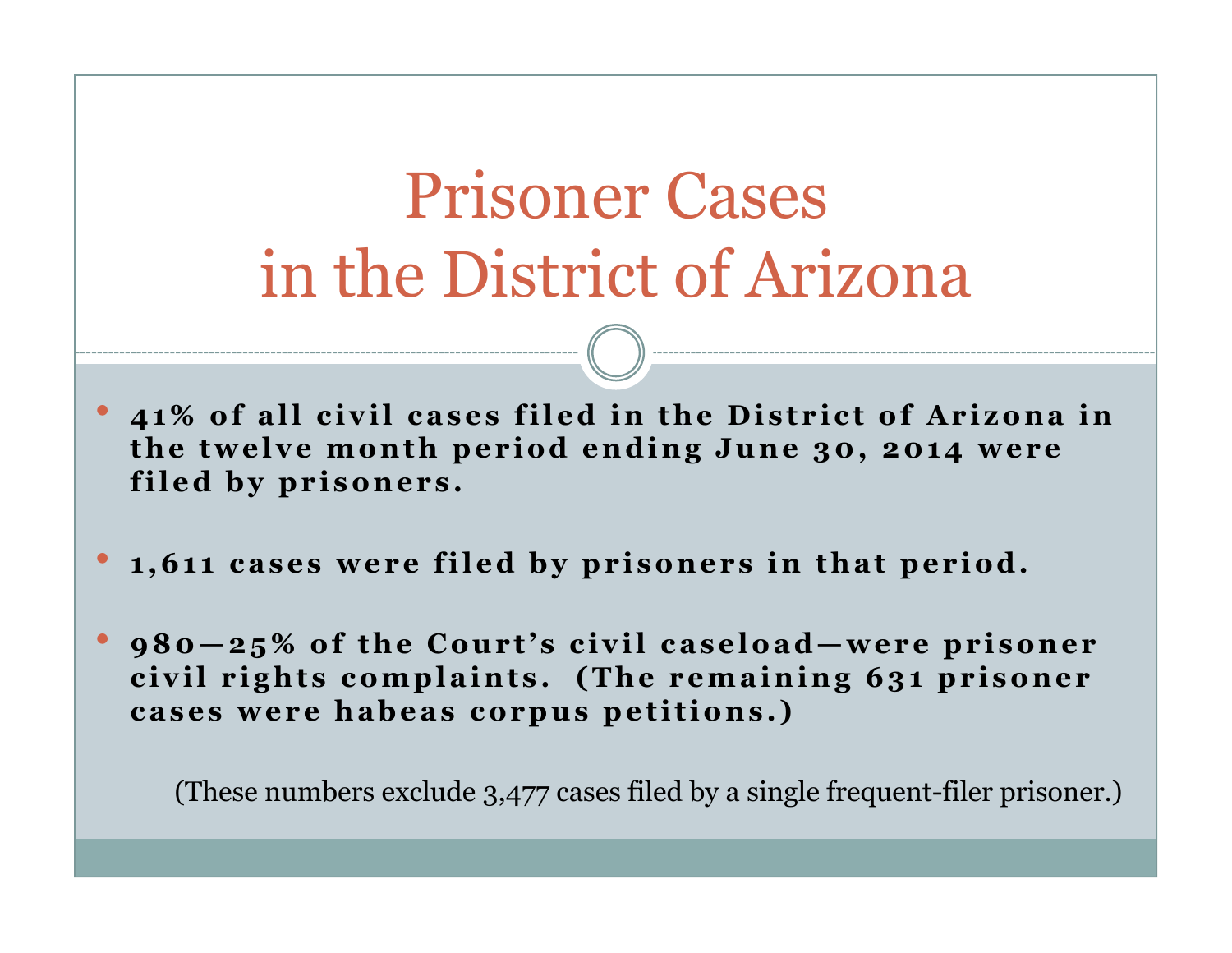#### Authority to Compel Mediation

We conclude that the district court has broad authority to compel participation<br>in mandatory settlement conference. Such authority arises from at least three<br>different sources. First, Rule  $16(c)(1)$  of the Federal Rules of provides that "[i]f appropriate, the court may require that a party or its<br>representative be present or reasonably available by other means to consider<br>possible settlement." Second, the Civil Justice Reform Act of 1990 aut cases involving the federal government, though Congress was certainly aware<br>that the government is, by a wide margin, the most frequent litigant in federal<br>court. See United States v. Mendoza, 464 U.S. 154, 159 (1984) ("It to serious dispute that the government is a party to a far greater number of<br>cases on a nationwide basis that even the most litigious private entity....").<br>Third, the district court has inherent power "to control the dispo

United States v. U.S. Dist. Court for N. Mariana Islands, 694 F.3d 1051, 1057-58 (9th Cir. 2012), as amended (Oct. 16, 2012).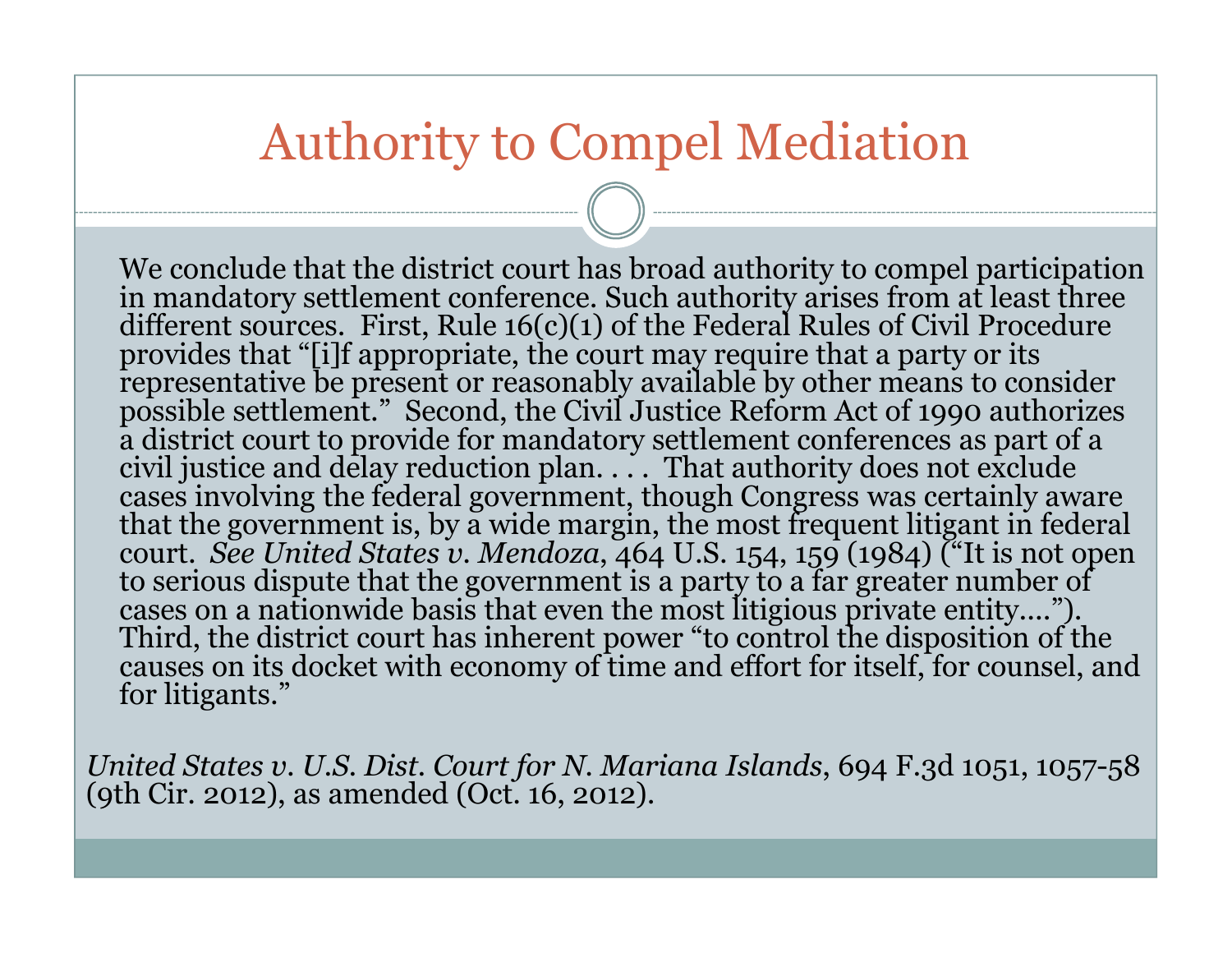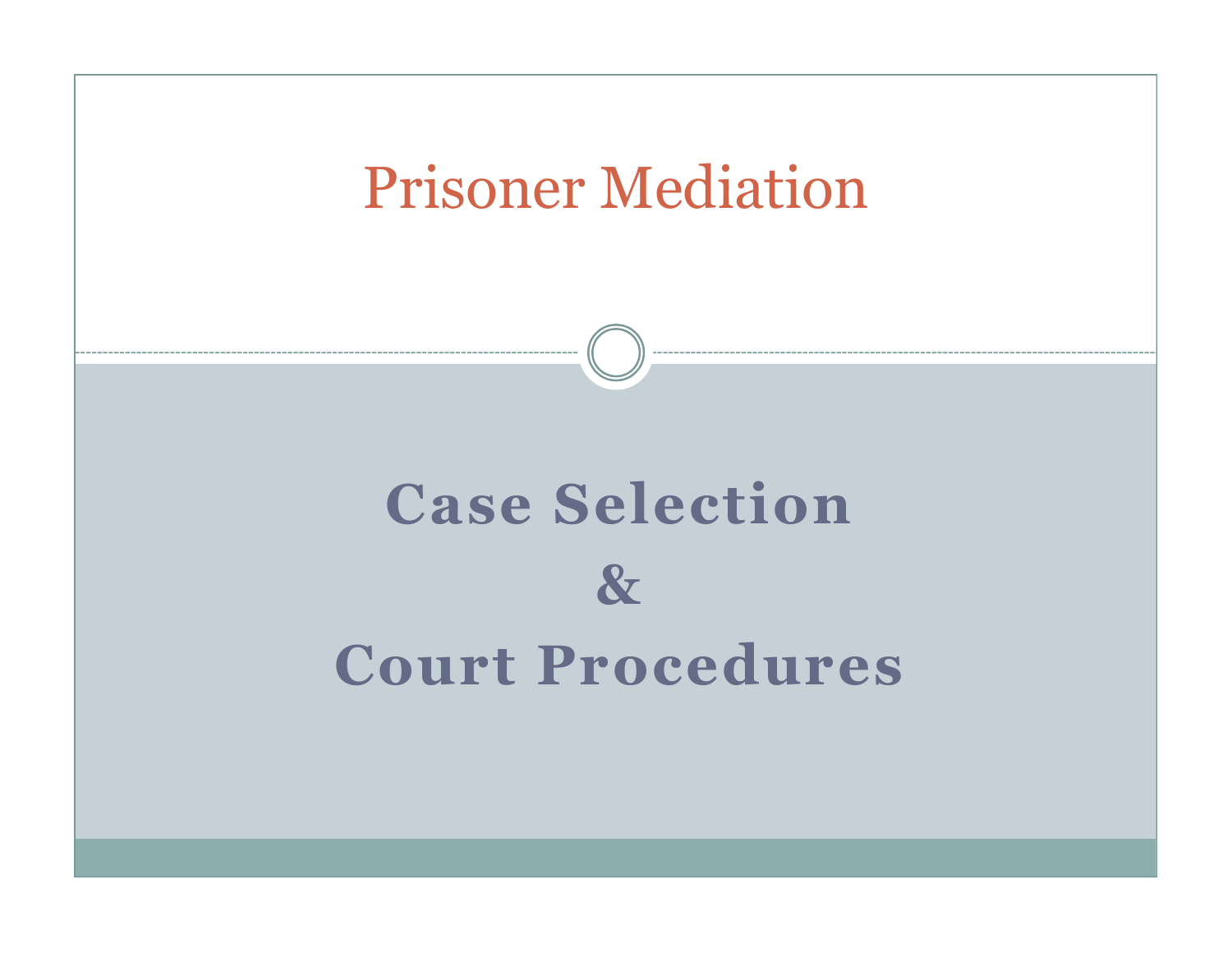# Selection of Cases for Mediation

#### • Nevada

 Random assignment of cases to mediation or non-mediation tracks for Harvard study.

#### Arizona

Cases elected by the Court's Staff Attorneys.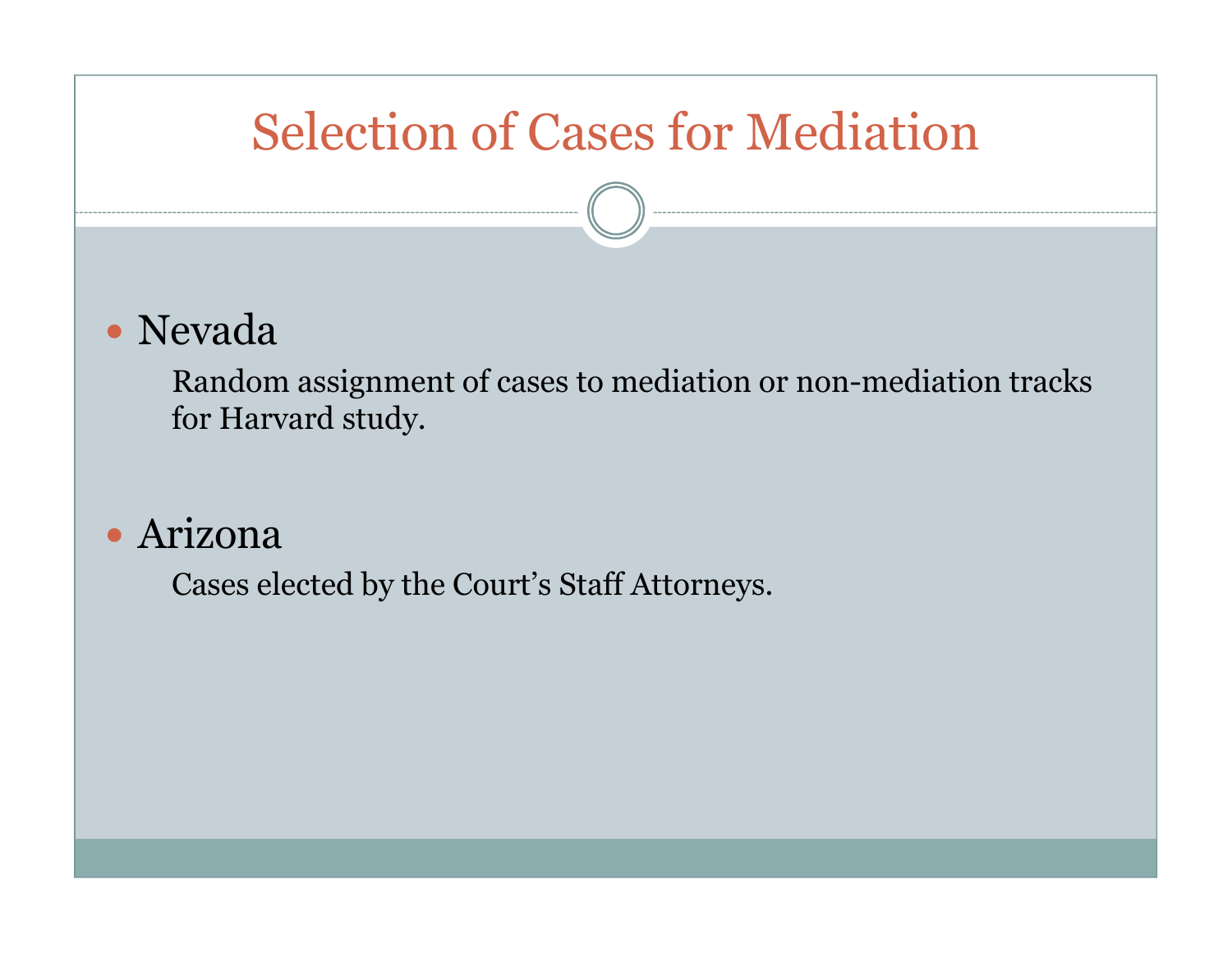

- Religion First Amendment/RLUIPA.
- Conditions of Confinement Eighth Amendment.
- Failure to Protect Eighth Amendment.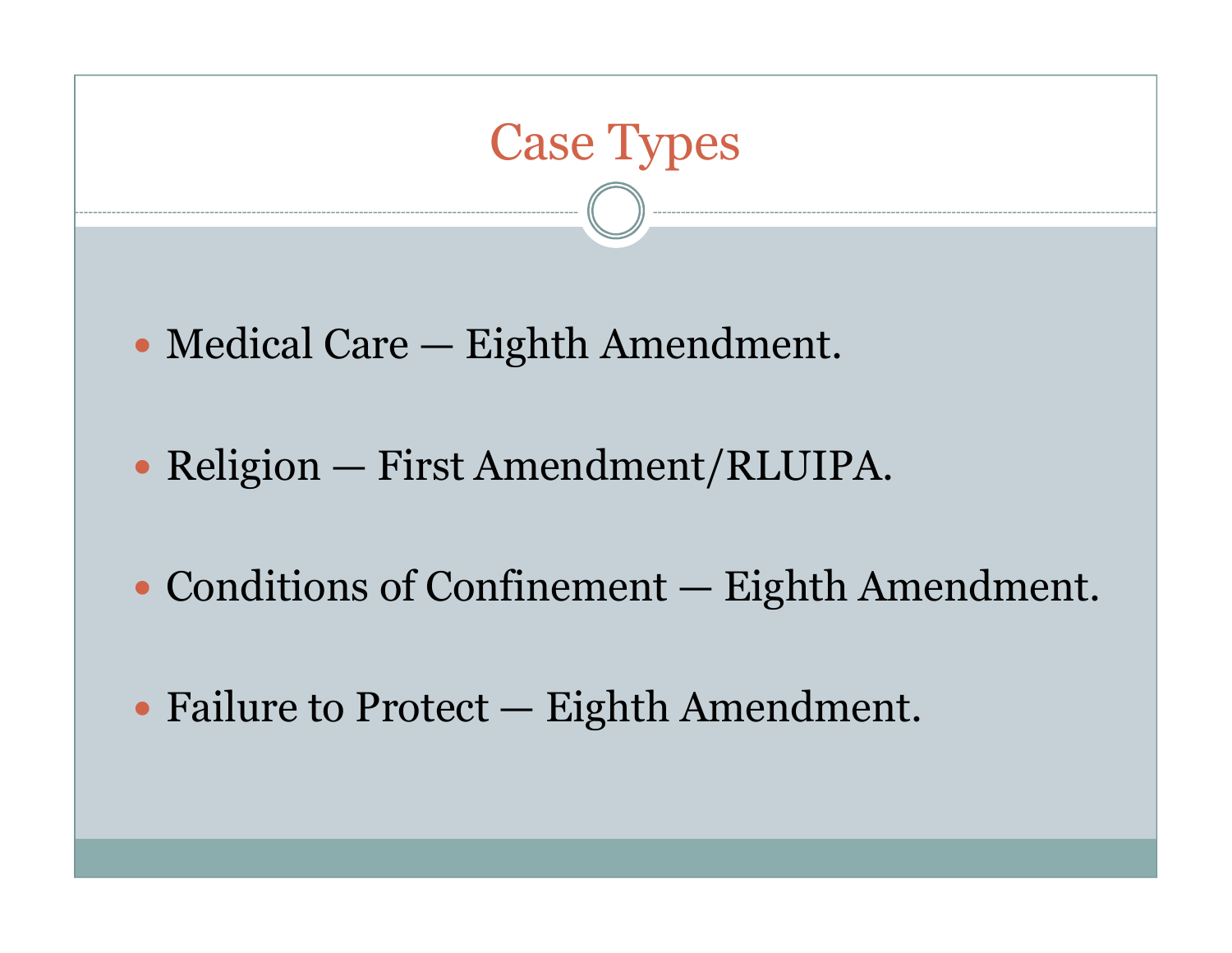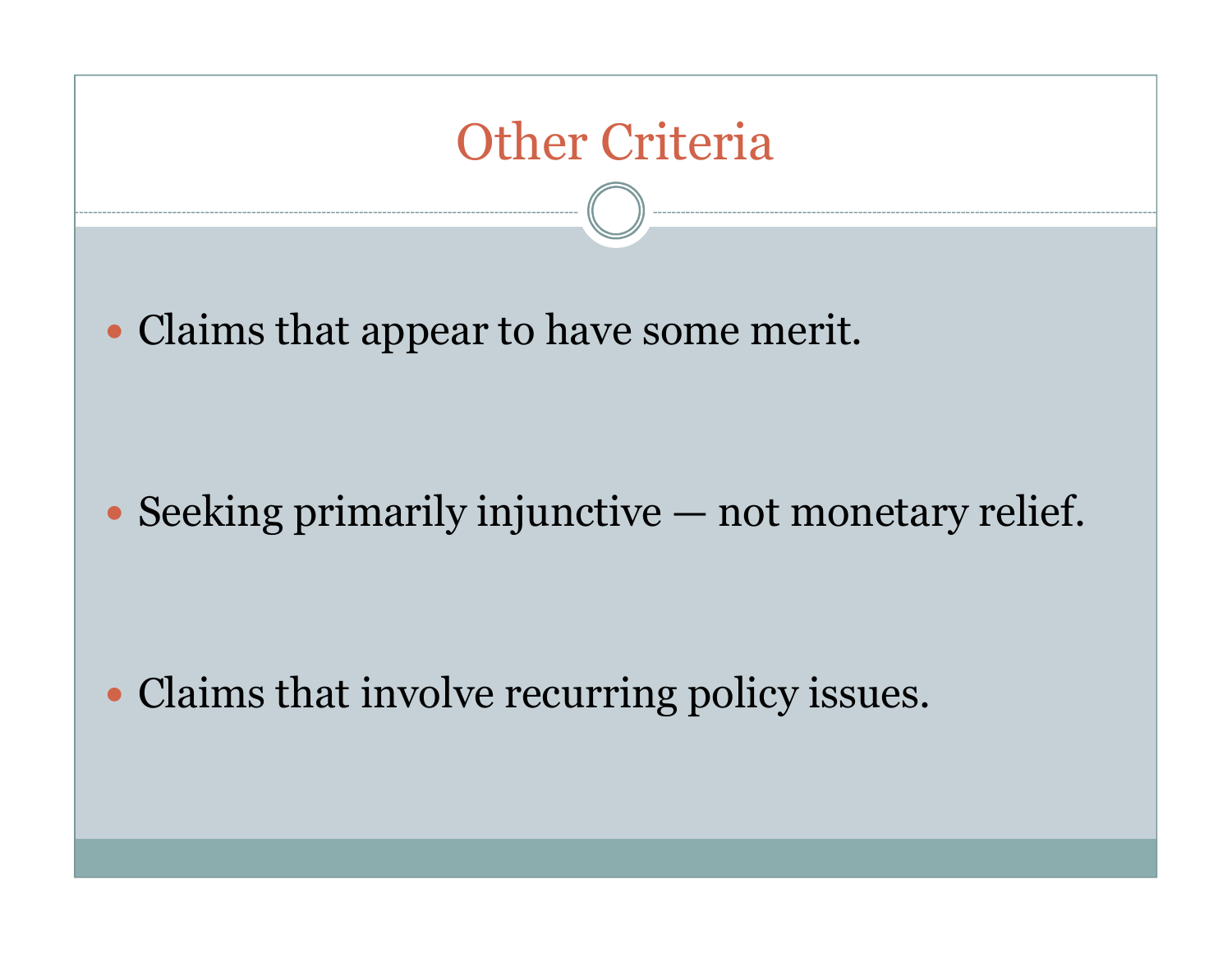# Limited Purpose Appointment of CounselOrder issued before mediation conference is set.

- Appointment is strictly limited to the mediation process.
- Prisoner is given fourteen days to decline counsel.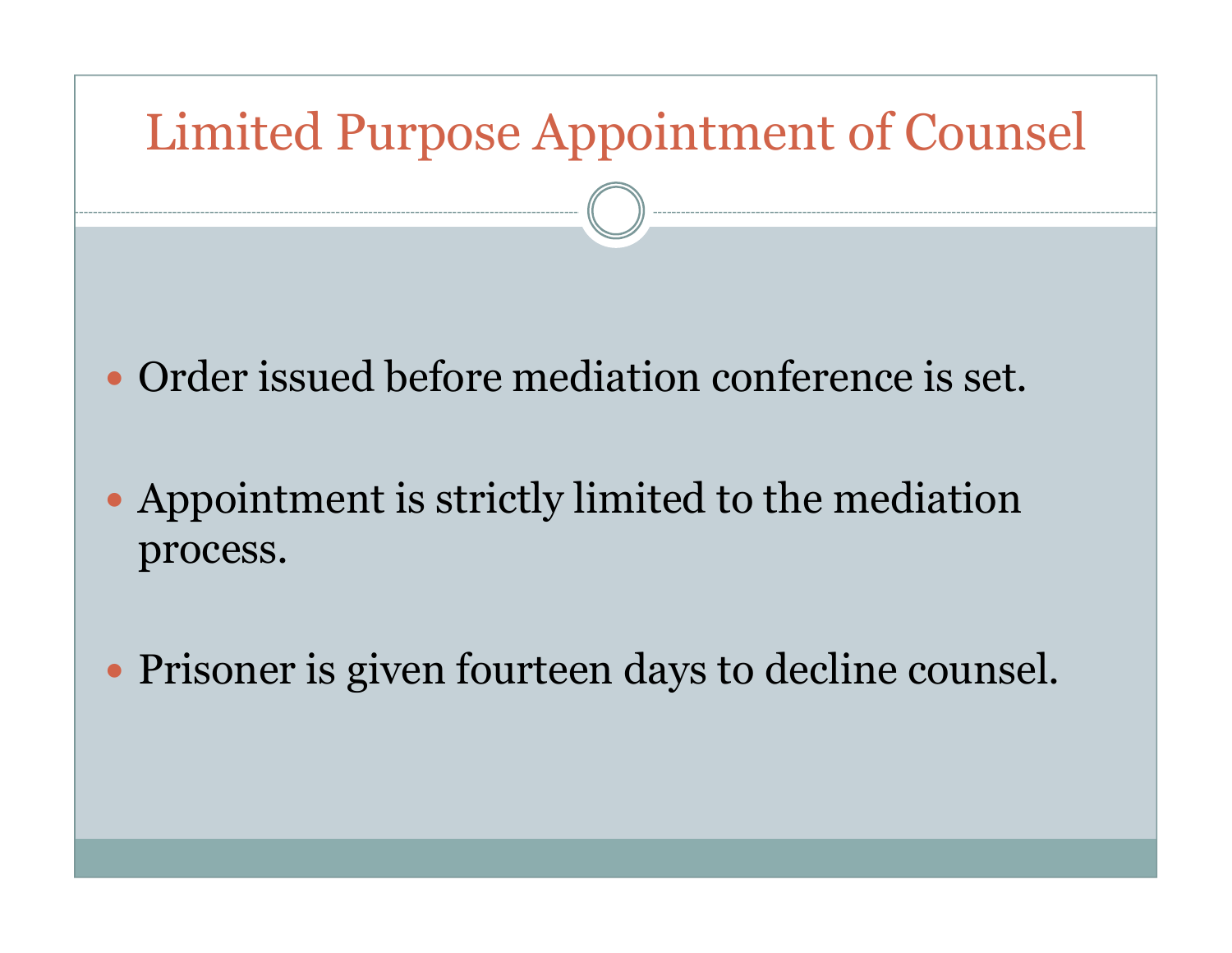# Scheduling of Mediation ConferenceCoordinated by the Court's Staff Attorneys

- Dates about thirty days out coordinated with limitedpurpose counsel and the Department of Corrections.
- Usually two per day—morning and afternoon.
- Email to mediators asking for volunteers for specific dates/cases.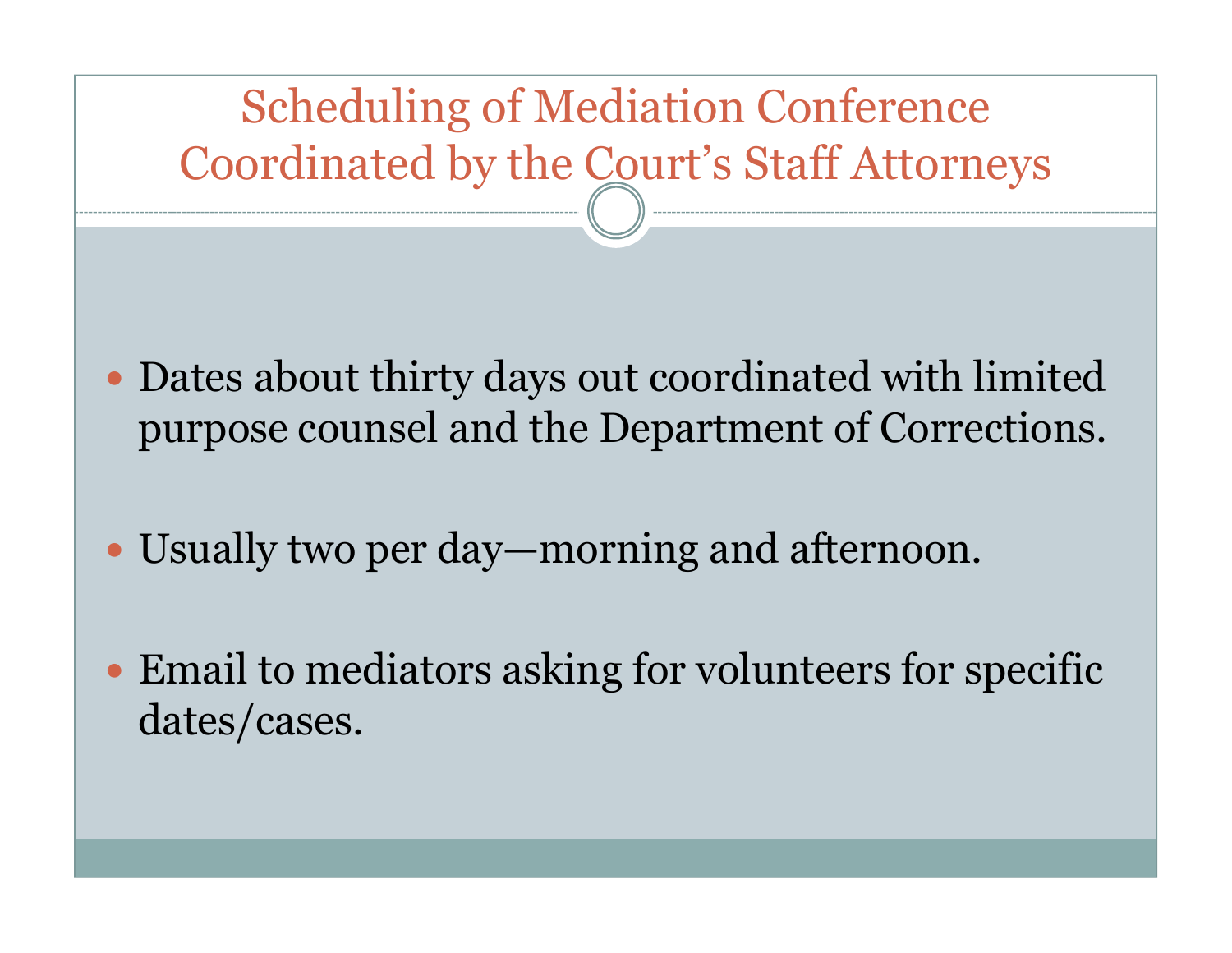### Order Setting Mediation Conference

- $\bullet$ Conference type: in person, videoconference, or hybrid.
- $\bullet$ Representatives with full-settlement authority must attend.
- $\bullet$ Plaintiff must sign medical records release and waiver in medical cases.
- $\bullet$ AG, Corizon attorney, and limited purpose counsel must make a limited appearance.
- $\bullet$ 7-page confidential mediation statement—focus on facts.
- $\bullet$ 90-day stay.
- $\bullet$  Application to proceed in forma pauperis is deferred—plaintiff will not be assessed the filing fee if the case settles.
- $\bullet$  If the case does not settle, \$350 filing fee will be assessed and the court will screen the complaint under the PLRA.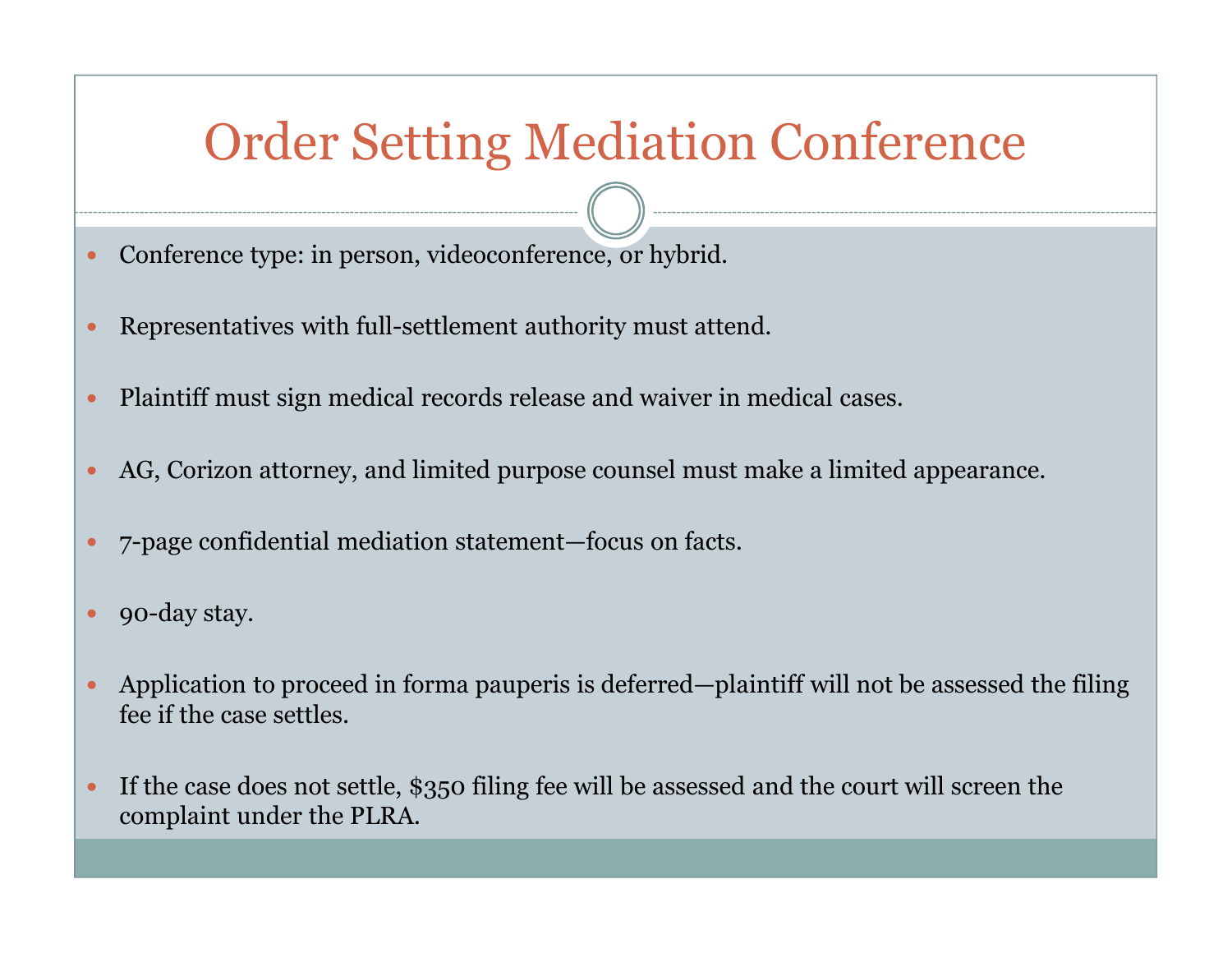